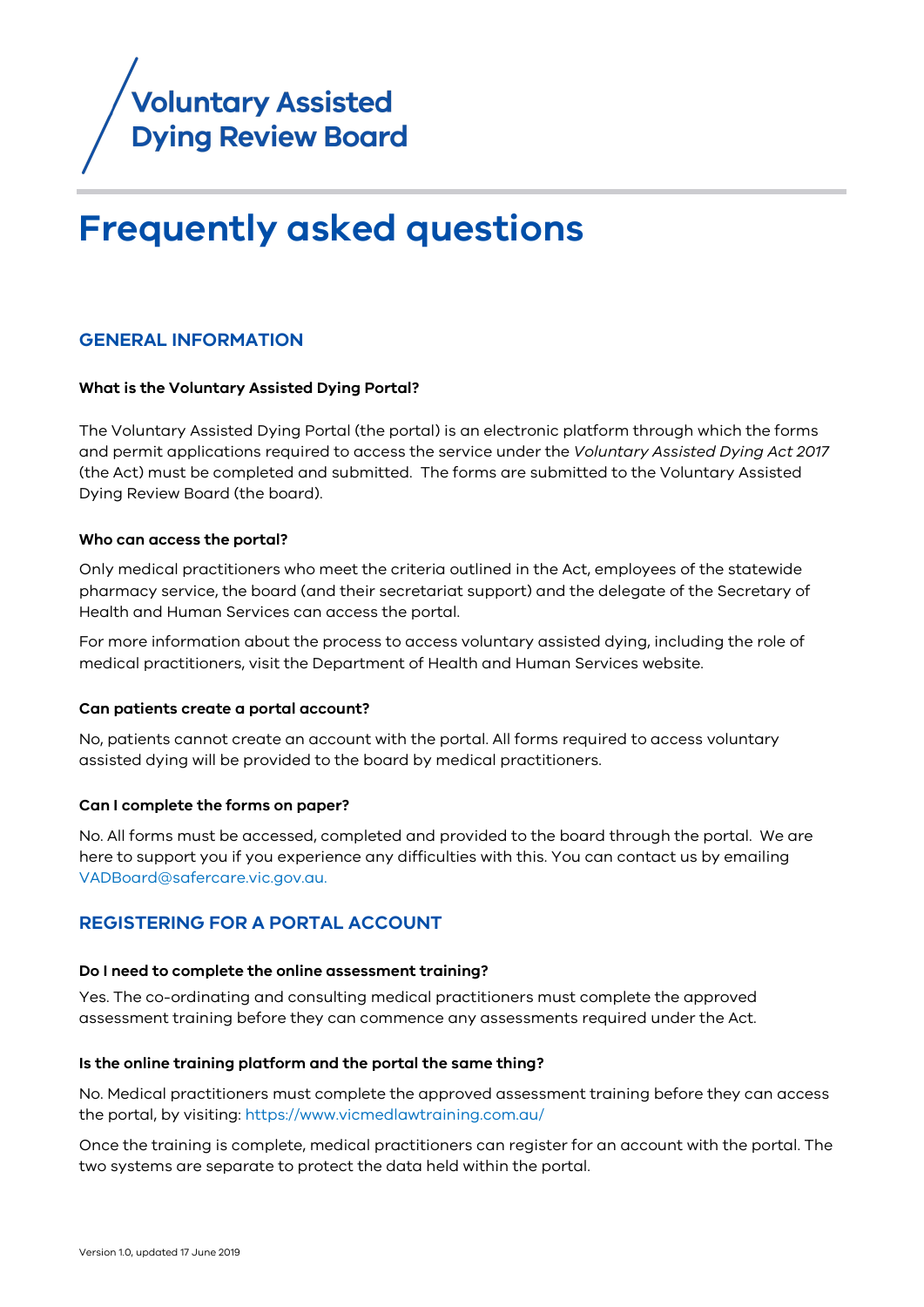## **What information do I need to provide to verify my identity?**

To create a portal account, you need to provide evidence of your identity. To do this, you must provide copies of enough documents to make up 100 points, as outlined in the information on the registration page. For example, you may provide a copy of your current passport and driving licence. You do not need to have these documents certified. Clear photographs or scanned copies will be accepted.

## **TECHNICAL QUESTIONS**

## **Do I need to install any software?**

No. The portal is a secure web-based platform that does not require any software or programs to run. You can access the portal and complete forms on any computer or mobile device that is connected to the internet. We recommend that the latest browsers are used to access the portal.

## **The portal isn't loading on my tablet or computer, what do I do?**

- Clear your cache (history) and ensure that you only have one browser open at the same time
- Try another browser, such as Chrome or Firefox. We recommend that you use **Chrome**
- Ensure that cookies are enabled in your settings if using a mobile device
- **If all else fails, try another computer.**
- If you continue to experience difficulties, please contact [VADBoard@safercare.vic.gov.au.](mailto:VADBoard@safercare.vic.gov.au)

## **Can I print any forms that are submitted?**

Yes. You can view and print all forms that you have submitted through the portal.

## **Can I save data in a form and return to it later?**

Yes. There are forms within the portal that you can save and finish later.

## **How do I know that the Voluntary Assisted Dying Review Board has received a form that I have submitted?**

Once you have submitted a form through the portal, you will receive an email to your nominated email address to confirm that your form has been successfully saved and that we have received it. We recommend that you keep a copy of the email for your records.

## **When can I complete and submit a voluntary assisted dying form?**

The portal is available 24 hours a day, seven days a week, except during maintenance periods.

### **Is the portal accessible?**

Yes. The portal has been certified to meet the Victorian Government's accessibility standards.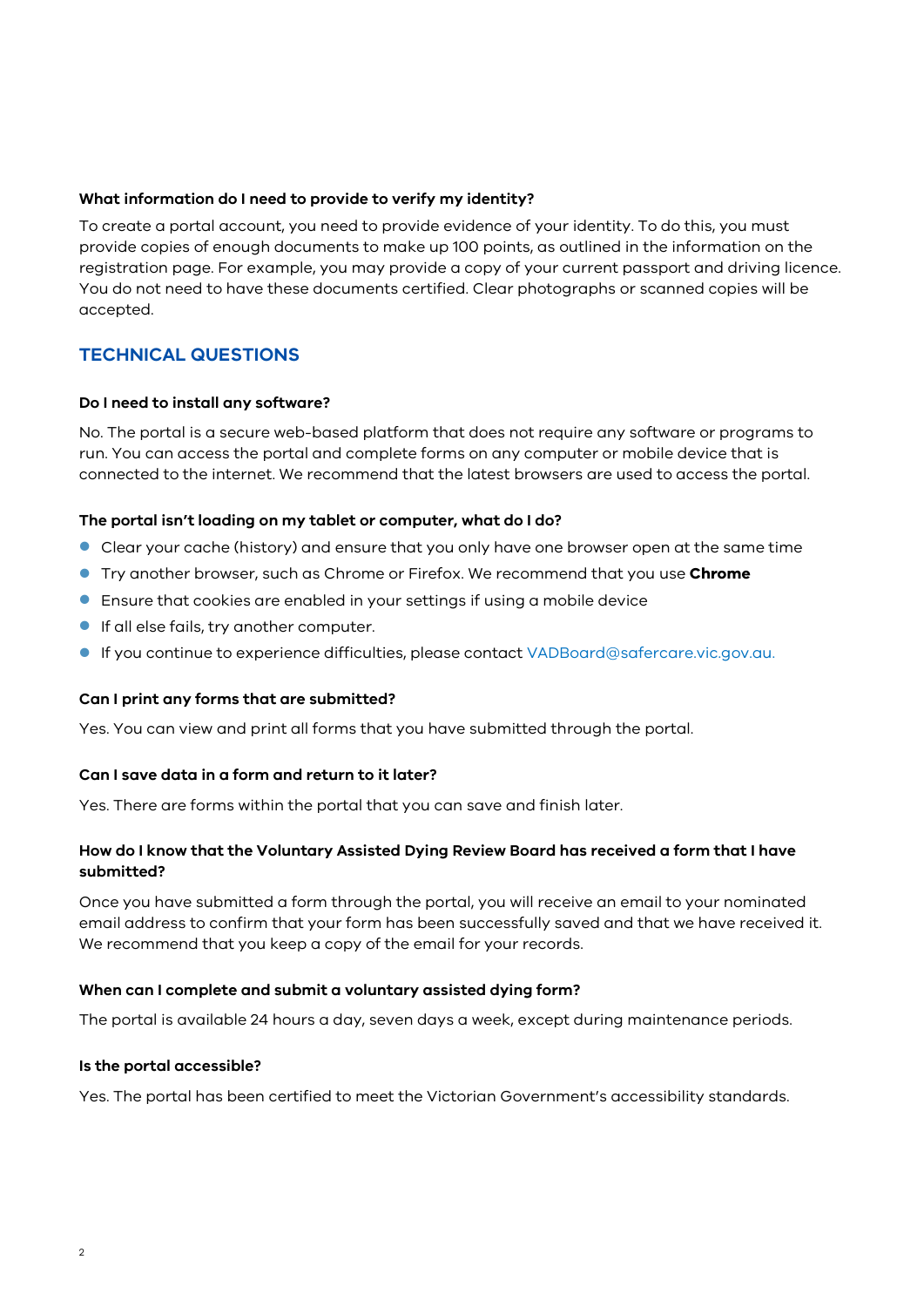## **COMPLETING VOLUNTARY ASSISTED DYING FORMS THROUGH THE PORTAL**

## **Which forms must be completed through the portal?**

The table below shows which forms are completed electronically through the portal.

| <b>Form name</b>                                        | <b>Completed by</b>                |
|---------------------------------------------------------|------------------------------------|
| <b>First Assessment Report Form</b>                     | Co-ordinating medical practitioner |
| <b>Consulting Assessment Report Form</b>                | Consulting medical practitioner    |
| <b>Final Review Form</b>                                | Co-ordinating medical practitioner |
| Voluntary Assisted Dying Substance Dispensing Form      | Statewide pharmacy service         |
| <b>Voluntary Assisted Dying Substance Disposal Form</b> | Statewide pharmacy service         |
| Application for Self-Administration Permit              | Co-ordinating medical practitioner |
| Application for Practitioner Administration Permit      | Co-ordinating medical practitioner |

## **What about the other forms?**

The Written Declaration Form and Contact Person Appointment Form are completed by the person assessed as eligible for access to voluntary assisted dying (the patient). These forms will be available in the portal for the co-ordinating medical practitioner to download, print and give a copy to the patient to complete.

The co-ordinating medical practitioner must provide a copy of the completed forms to the board by scanning, uploading and submitting them through the portal.

The Co-ordinating Medical Practitioner Administration Form requires the signature of a witness. For this reason, the co-ordinating medical practitioner must print and complete this form by hand, then scan and upload the form into the portal for submission.

## **As a co-ordinating medical practitioner, how do I commence a new voluntary assisted dying case?**

If you are a co-ordinating medical practitioner for a patient and wish to commence a voluntary assisted dying case, you should follow these steps:

- **1.** Log in to the portal. You will see two tabs: Patient registration and Case management.
- **2.** On the Patient registration tab, **create a profile for your patient** by clicking 'New profile'

| <b>Patient registration</b> | Case management |               |
|-----------------------------|-----------------|---------------|
| <b>Patient registration</b> |                 |               |
| Q Search for patients       |                 | + New profile |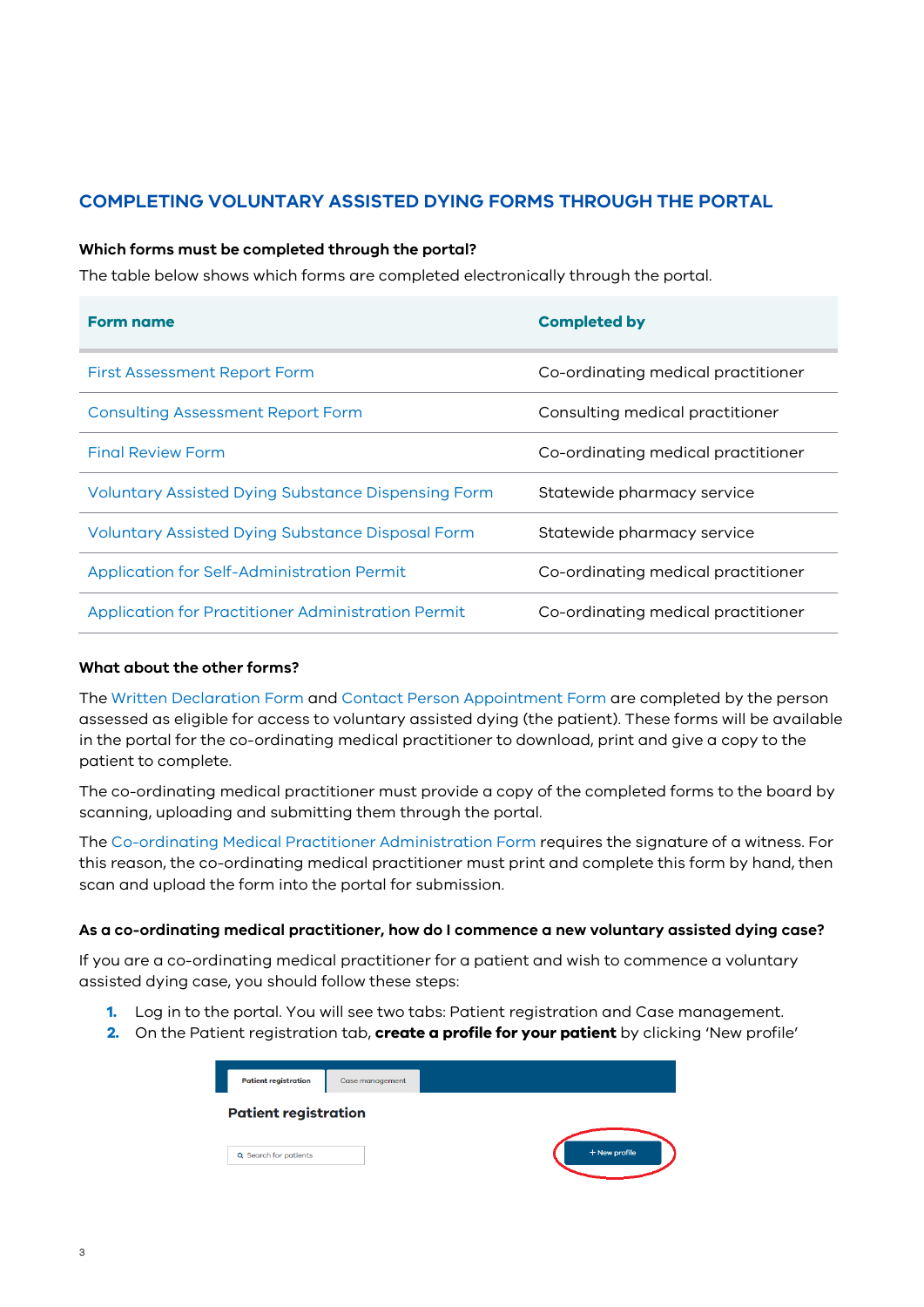**3.** Once you have created a profile for your patient, you can commence a voluntary assisted dying case by clicking '**New case**.' The 'New case' button is in the top right-hand corner of your patient's completed profile, located in the Patient management tab.

| <b>John Flowers</b> (EXAMPLE ONLY)   |                           | + New case |
|--------------------------------------|---------------------------|------------|
| <b>Patient profile</b>               |                           | $Z$ Edit   |
| <b>Family name</b><br><b>Flowers</b> | <b>Given name</b><br>John |            |

**4.** Once you have clicked 'New case,' this will open the **First Assessment Report Form** for your patient.

**Important:** At the bottom of the first page of the First Assessment report form ('Instructions for completing this form') – there is an important question regarding eligibility.

## **You must select one of these options BEFORE you press 'Start.'**

## **Can I save my form and return to it later?**

Yes, you can.

When you save a First Assessment Report Form for the first time or submit the form, it will appear in the **case management tab** with a case identifier number (VAD case ID).

If you want to go back and complete the form, access it through the case management tab by clicking 'view.'

## **What is the process check?**

The secretariat of the board will undertake a process check on all forms to ensure there are no administrative errors that need correcting. For example, we will check that you have attached the supporting documentation as required by law and that the documents have been uploaded correctly.

If there are any administrative issues, the secretariat will email or call you to discuss, and you can amend the form through the portal if required.

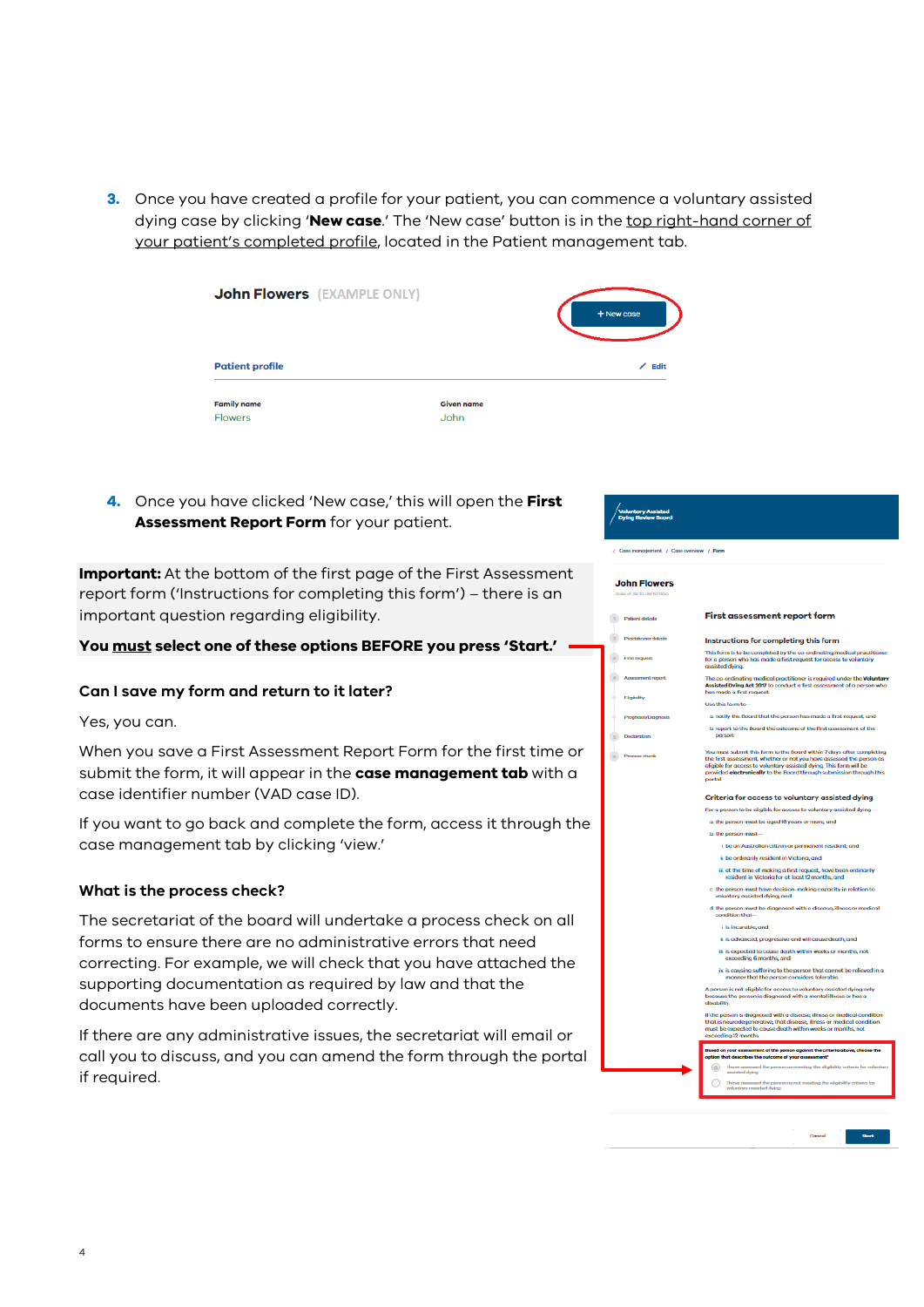## **How do I assign a consulting medical practitioner to a voluntary assisted dying case?**

The co-ordinating medical practitioner must refer the patient for a consulting assessment through normal, offline referral processes.

Once a practitioner has agreed to be the consulting medical practitioner for a voluntary assisted dying case, the co-ordinating medical practitioner must assign the practitioner through the portal.

- **1.** Log in to the portal and open the patient's voluntary assisted dying case
- **2.** Click 'Assign practitioner.' You can only do this once you have completed the First Assessment Report Form and assessed the patient as eligible.
- **3.** Use the consulting medical practitioner's unique AHPRA registration number to link them to the voluntary assisted dying case.

**Important:** Before the consulting medical practitioner can access the portal, they must complete the approved online assessment training and register for an account with the portal.

# $\sqrt{\text{Complete}}$ First assessment<br>report form **report form**<br>This form is used by the co-<br>ordinatring medical<br>practitioner to notify the<br>Board that a patient has<br>made a first request and to<br>report the outcome of the fi **CLICK HERE**

## <span id="page-4-0"></span>**I am a consulting medical practitioner - how do I complete the Consulting assessment report form?**

Before you can start a Consulting assessment report form, you need to be assigned to the patient's voluntary assisted dying case through the portal. This is done by the co-ordinating medical practitioner, following the steps described above. Once you have been assigned to a case, the patient will automatically appear when you log into the portal.

To complete the consulting assessment report form:

- **1.** Log in to the portal. You will see two tabs: Patient registration and Case management.
- **2.** Click the **Case Management tab**
- **3.** Click **'view'** to open the patient's voluntary assisted dying case in the case management tab.
- **4.** Click **'Start'** on the Consulting assessment report form. You can then complete, save and submit this form. Your name will appear as the Consulting Medical Practitioner once you have saved the consulting assessment report form for the first time.